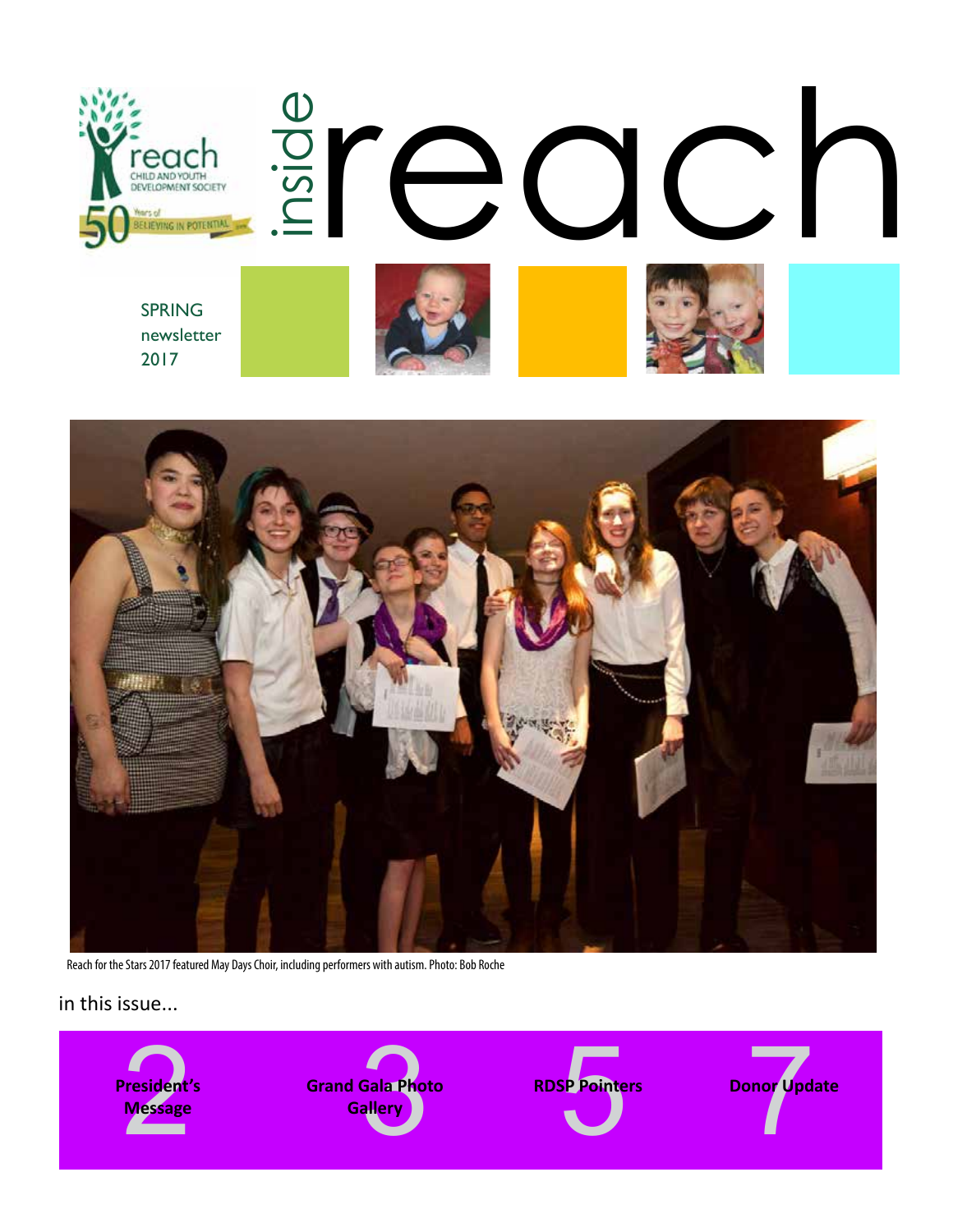# **inside reach**

is published quarterly and is distributed free of charge to the membership of Reach Child and Youth Development Society. If you would like to subscribe or unsubscribe call 604-946-6622 ext. 0 or email info@reachdevelopment.org and write "newsletter" as subject line.

Submissions are welcome. Children's writing or artwork is welcome. Please include your contact information with your submission. Submissions can be emailed to alisonm@reachchild.org with "newsletter" in the subject line, faxed to 604-946- 6622 (please do not fax artwork), mailed or dropped off at the front desk. For more information about the "inside reach" newsletter please call 604-946-6622 ext.337.



#3 - 3800 72nd Street Delta B.C. V4L 1G9 604-946-6622 Fax: 604-946-6223 info@reachchild.org www.reachdevelopment.org

### **Reach Play and Learn Centre**

11415 84th Avenue North Delta, BC V4C 2L9 604-501-1502 Fax: 604-501-1359

## **Message from the President**



As I write this message we are in the middle of National Volunteer Appreciation Week. Like most non-profits, Reach is an organization that relies heavily on its dedicated volunteers. Many of our volunteers

were " in action" on April 8th helping make our annual fundraising gala, A Passion for Potential, a huge success and a really enjoyable evening. \$100,000.00 was raised! The event volunteers worked with staff for many months to help make the gala a very memorial evening.

Reach's thrift store, FINDS, is also a place where our dedicated volunteers come on a regular basis to sort and organize donations, and run the store. We rely heavily on these people and are always happy to have new volunteers join the ranks. It's a fun thing to do with a friend.

Our Society and Foundation Boards of Directors are also composed of volunteers, some of whom have been with us for many years. Most of us have day jobs so the meetings and events we attend on behalf

of Reach are geared to accommodate this. It is a privilege to share skills and support an organization that does such meaningful work.

My favourite quote on volunteerism is attributed to Winston Churchill: "You make a living by what you get. You make a life by what you give." Giving ones time to Reach offers many rewards, including: the people who work there are dedicated, highly professional and interesting; the families who come to Reach for services are there to learn the life-long skills they need to support their child and help them reach their full potential. This is a goal very worthy of support; and, giving back just feels good.

If you are interested in becoming a volunteer please email volunteer@reachchild.org.

On behalf of the (volunteer) Board members of Reach Child and Youth Development Society, THANK YOU volunteers for all that you do for Reach and our community.

*Donna Burke President*

### **2016/2017 Board of Directors**

### **Reach Child and Youth Development Society :**

Donna Burke, President; Tom Siba, Treasurer; Marcia McCafferty, Director; Phyllis With, Director; Karen Ostrom, Director; Lynn Haley, Director; Guillermo Bustos, Director; Shirley-Ann Reid, Director; Carmel Beckman, Director; Stuart Bowyer, Director

### **Reach Child and Youth Charitable Foundation:**

Denis Horgan , Chair; Tom Siba, Treasurer; Agnes Douglas, Director; Valerie Bartlett, Director; Katherine Bamford, Director; Bob Mann, Director; Jeff Scott, Director; Ryan Thomas, Director; Ulf Ottho, Director;Ryan Ormerod, Director





Like, follow, look and watch. There are lots of ways to connect to Reach. Visit us at www.reachdevelopment.org to link to all of our social media.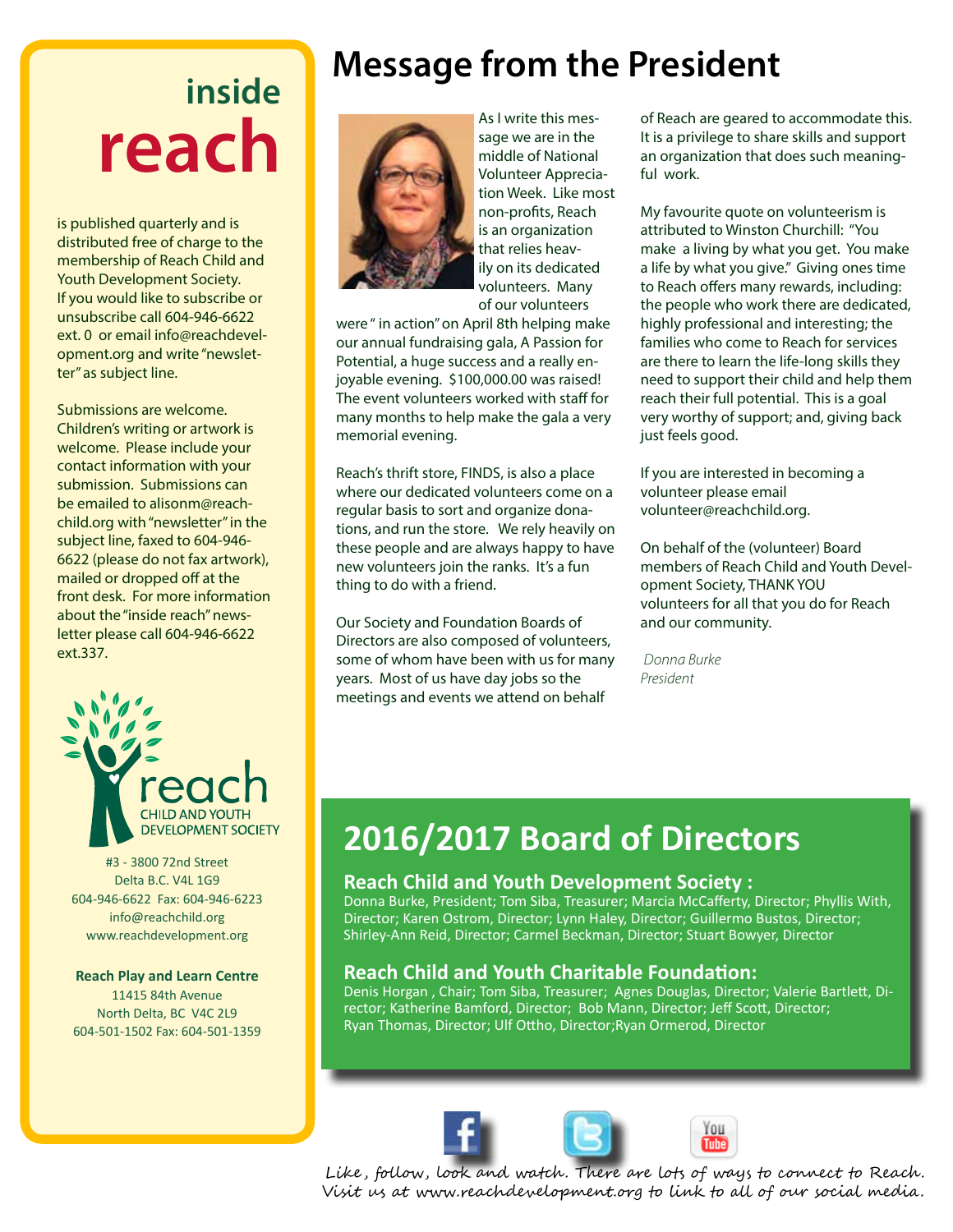## **April's Grand Gala** *...from front page*

Passion for Potential was evident at the Reach for the Stars Gala 2017 held in the Coast Tsawwassen Inn April 8th. The 5th Annual Reach for the Stars fundraising gala benefitting the Reach *Building for Children Together* campaign was an outstanding success on many levels. "The positive energy radiating from the 270 guests and volunteers who came together in support of Reach on Saturday evening was overwhelming and filled my heart with immense warmth and pride at being a part of such an amazing organization", shared Reach Fundraising Manager Kristin Bibbs. "It was truly an incredible demonstration of how deeply Reach is valued within our community."

May Days Choir youth including members with autism received a standing ovation for their performance of "Fight Song". Local resident and 104.3FM radio host Kelly Latremouille emceed the event and Councilor and MLA Candidate Ian Paton was auctioneer. Presenting sponsors Vancouver Fraser Port Authority and Canadian Autoparts Toyota (CAPTIN), all sponsors, auction donors and guests attending helped raise \$100,000. We were grateful to have the



support of over 60 volunteers at this year's Reach for the Stars Gala: this special evening would not be possible without them.

TFN Chief Williams gave a traditional welcome and Minister Qualtrough sent a congratulatory message that was read at the beginning of the evening. Minister Qualtrough praised the Building for Children Together initiative, stating that "the new Lois E. Jackson Kinsmen Centre for Children will be a tremendous benefit not only for the people accessing services but for the entire community. Its presence will display the potential that every person with a developmental disability has."

### **Reach for the Stars Photo Gallery**

Photos taken by Bob Roche and Larry Leslie

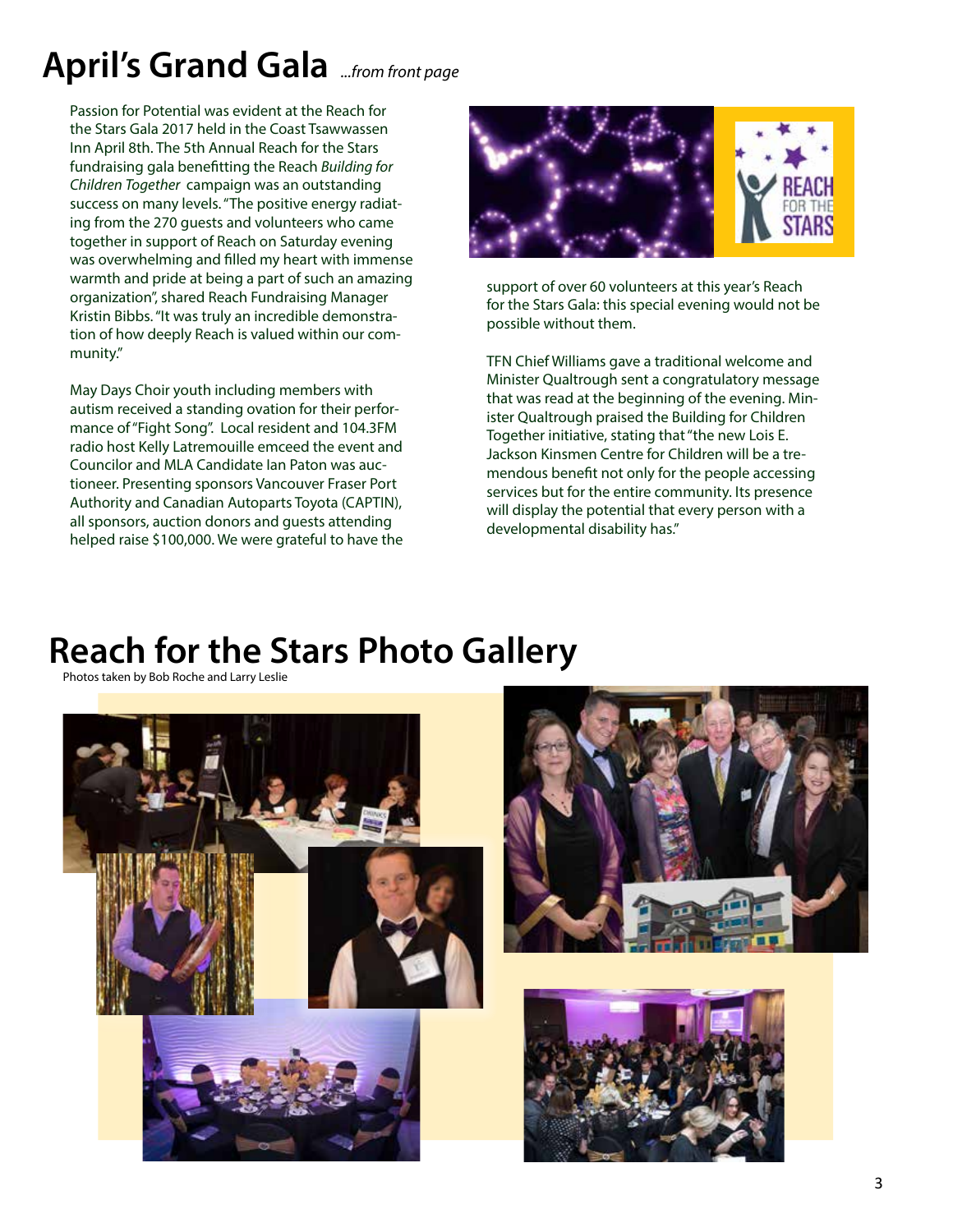# **Reach for the Stars gala 2017...** Photos taken by Bob Roche and Larry Leslie



















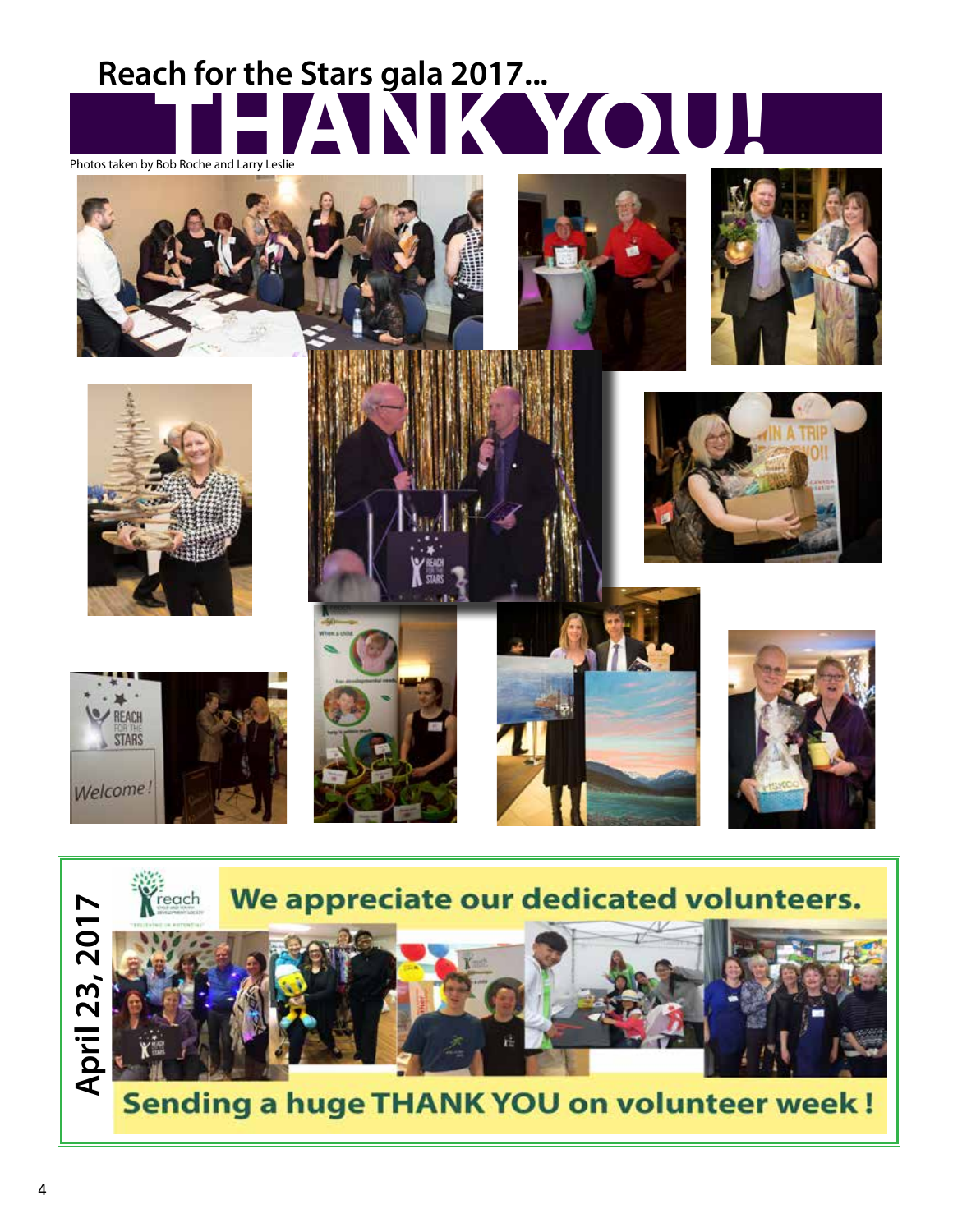### **Easter Fun**



Reach inclusive Preschool South children got ready for Easter fun mid April. Eggs were dyed, baskets made and a special festive snack time got everyone in the mood for spring!



Infant Development Program's Cori Childers (3rd from right) is leaving us to move to the Sunshine Coast after 5 years with Reach Society. IDP Coordinator Leora Shipley made a speech at the luncheon, sharing how many times Cori had gone above and beyond for families.

Jared Tucker from Ortho-Dynamics came out to help Reach children in physiotherapy with a mobile cast clinic again this spring. Alissa was one of the children fitted for orthotics.



### **Registered Disability Savings Plan (RDSP)**

In our busy lives it is hard to keep track of all those little things and financial education generally gets pushed to the back of the list. Around this time of year we hear a lot about investing in our RRSP's and some of us may be familiar with RESP's but what is an RDSP?

RDSP, or Registered Disability Savings Plans, is a Canada-wide registered matched savings plan specific for people with disabilities. The government provides grants into these savings accounts depending on your household income:

- For every \$1 put in an RDSP account, the federal government can match with up to \$3 depending on your family income (below \$91,831).
- For people living on a low-income (below \$30,000) the federal government will put in \$1000 each year for 20 years. This is called the Canada Disability Savings Bond.
- For people living on an income between \$25,356-\$45,916 they can still receive a partial bond.

To be eligible for an RDSP, you must complete the following:

- Get your Social Insurance Number.
- Become eligible for the Disability Tax Credit.
- File Your Income Tax Returns.
- Choose a financial institution and holder (the person who makes the financial decisions).
- Be younger then 60 years old.

Similar to other registered accounts, the RDSP is a little bit more complex. Make sure you take a moment to learn more about the government bonds, grants, the 10-year rule and withdrawals from the plan. A Registered Disability Savings Plan is a wonderful way families can support their loved ones with disabilities now and in the future.

Learn more at: http://www.cra-arc.gc.ca/rdsp/ or http://www.rdsp.com/

Carmel Beckman Reach Society Board Member Reach Family Member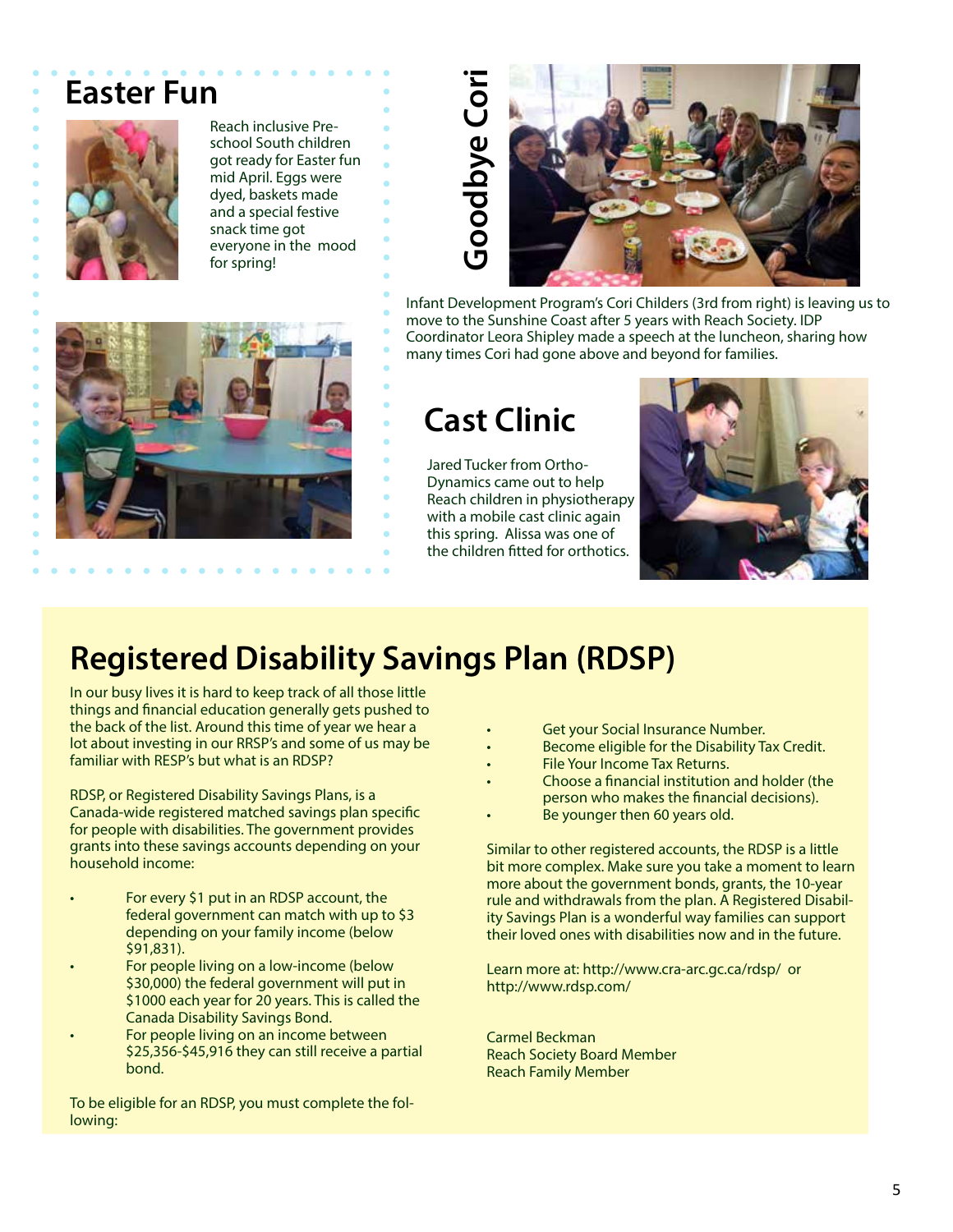## **Calendar**

Punjabi Speaking Parent Support Group Are you a Punjabi speaking parent of a child with special needs? You are invited to join our parent support group to connect with other parents and enjoy a caring community of support.Strawberry Hill Public Library meeting room 7399 122nd Street Surrey Date & Time: 11:45-1:15 pm Last Thursday of each month. Please call or email to register: Monisha Jassi 604-946-6622 Ext.315 or monishaj@reachchild.org

Mom & Tot Meet-Up Thursday mornings 9:30-11:30 am. Come and join other moms and 0-3 year olds at the Early Years Centre in North Delta Recreation Centre, inside the Reach Play & Learn Centre. FREE Drop-in program. Parent attendance required.

Reach Preschool Registration Ongoing at inclusive preschools in North and South Delta. Contact Oshrat for more information. 604-946.6622 ext 308 or ostratz@reachchild.org

New Parent Orientation Last Wednesday of each month, 12:30-2:30 pm at #3-3800 72 St., Ladner. This is a program for parents with a recent Autism Spectrum Disorder child's diagnosis. Contact Pam at 604-946-6622 ext 359 or pamc@reachchild.org

Delta Connex Parent Peer Group Last Wednesday evening of each month at Reach Play & Learn Centre in North Delta Recreation Centre 11415 84 Ave. Last Friday morning of each month at Reach Ladner office 3-3800 72nd St.. Support for parents of ADHD, FASD and other complex behaviours. Contact Robyn for more information 604-946-6622 ext 328 or robynl@reachchild.org

Down Syndrome Support Group May 4th and June 1st at 3-3800 72 St., Ladner. FREE. Contact Sarah at 604-946-6622 ext 321 or sarahg@reachchild.org

Positive Parenting FREE seminars delivering strategies for dealing with difficult behaviours of children with special needs aged 3-18 years. Basics: May 8 and 15, 9:30-2:30 at Reach Society 3-3800 72nd St., Ladner. Advanced: June 3, 9:30-4:30 Holiday Inn, Cloverdale. Contact Pam at Pamc@reachchild.org or 604-946-6622 ext. 359

Tasty Bistro Fundraiser June 20, 2017 Look for more information on our website about this new evening event including fine South Asian cuisine, MC'd by Mona Patrola at the Tasty Bistro Restaurant in North Delta.

### **Live 5-2-1-0 (Part 1 of 2)** Jeannette Tremblay

A new program related to children's health has been gaining traction in BC in recent years, called Live 5-2-1-0. It is a program currently brought to us through SCOPE, an initiative through BC's Children Hospital, and it focuses on overall health and quality of life for children and youth of all ages. The main premise is to live a daily regime encompassing 4 different lifestyle factors; these include at least 5 fruits and vegetables per day, no more than 2 hours of screen time per day, at least 1 hour of active play per day, and 0 sugary and/or sweetened drinks per day. Some great examples in how to make simple changes are: have less "treats" (food and drinks) available at home to encourage a change in eating habits, get your child to help with food preparation, take your child on a nature walk, encourage screen time to be used for educational purposes, and always have a bottle of water with you.

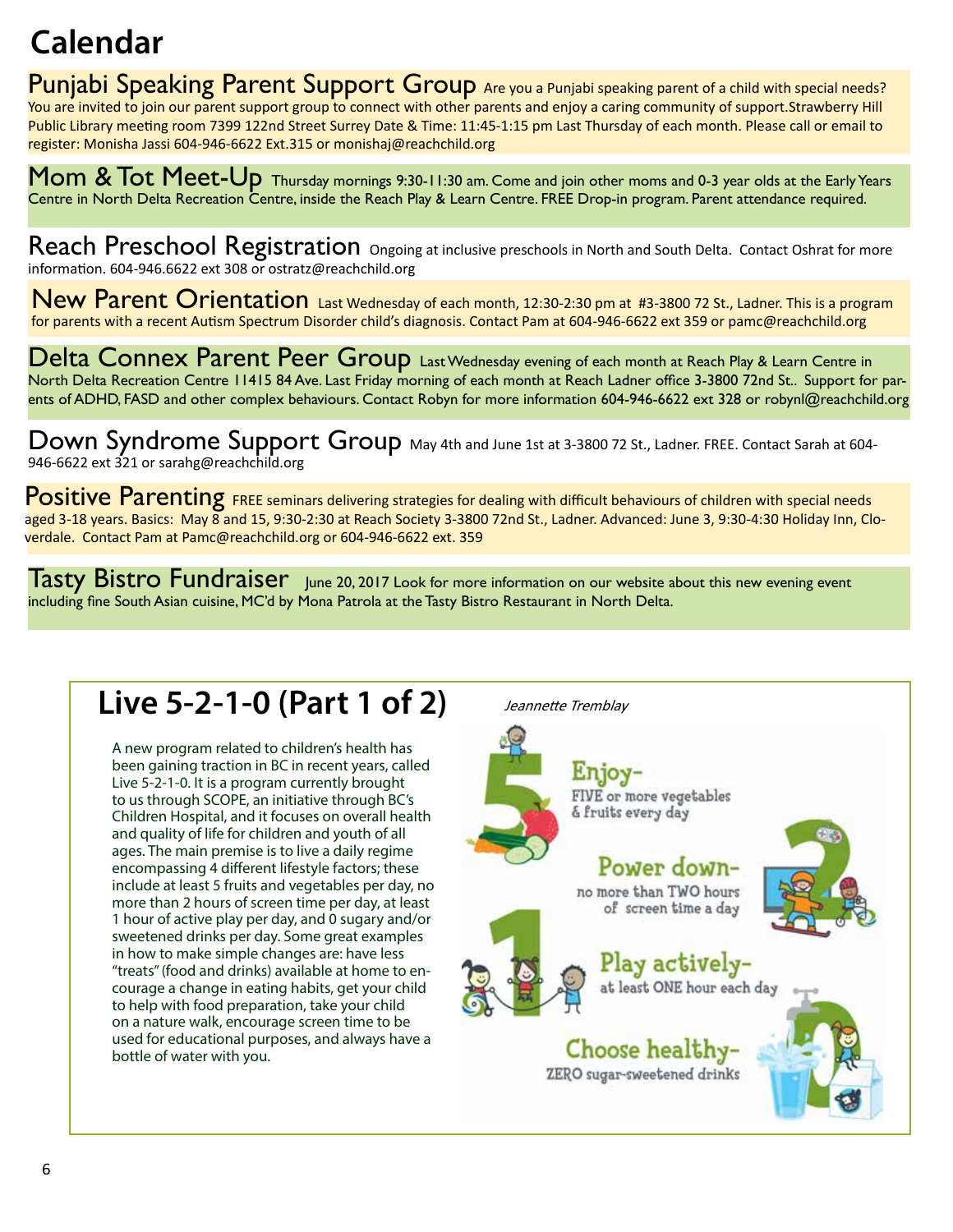### **Building for Children Together Campaign News**



DELTA, BC (Apr.4, 2017) Reach Society is the Charity of Choice for 2017 at Air G, a mobile software company located in Vancouver. Mariam, Jane and Amanda from Air G came to visit Reach Society and enjoyed a tour. Air Gives employee initiatives fundraising is matched by Air G at the end of the year. Toy drives, donations volunteerism are all part of these caring folks plans.

### #3-3800 72nd Street **TO DONATE:**

Delta, BC V4K 3N2



www.reachdevelopment.org/campaign/how-you-can-help You will receive a charitable tax receipt for the full amount of your donation. For more info: 604-946-6622 ext.0



DELTA, BC (Feb.28, 2017) – Reach Child and Youth Development Society ED Renie D'Aquila and Fundraising Manager Kristin Bibbs met with Dayhu Group's COO Paul Tilbury and owner Shirley Barnett at Boundary Bay Industrial Park to receive a \$50,000 donation on behalf of Boundary Bay Holdings, Astra Concrete Pumping, BC Comfort Air Conditioning, CAN TEC Electrical Services Ltd., Landrock Excavating, Ottens Landscaping and Winvan Paving.



reach ocinty Ket ac h  $-$ Frve INOUSAND FOR BOAT JUNE TOP CHECKER TORETHE K DELTA, BC (Apr.3,2017) – Costco representatives Teresa Domowicz and Susan Ness visited Reach today with a \$5000 donation for Building for Children Together. Both Teresa and Susan showed a great deal of interest in a tour of our Reach office and learning about what programs and services we offer to children and youth with needs.



DELTA, BC (Mar.17,2017) – North Delta MLA Scott Hamilton presented Reach Child and Youth Society Executive Director Renie D'Aquila with a donation of \$20,000 towards Reach Foundation's Building for Children Together campaign.